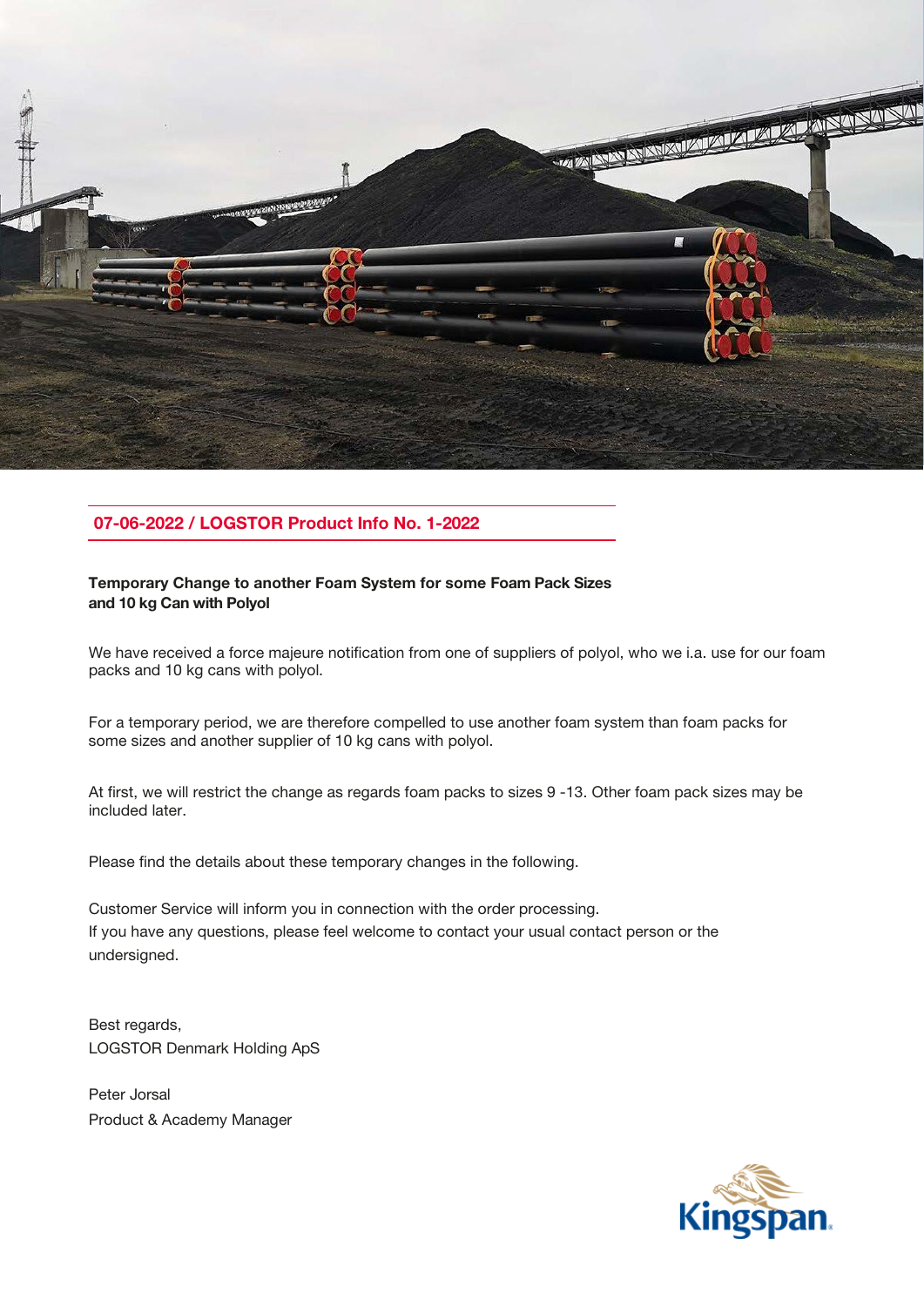# Temporary System for Foaming Casing Joints in Replacement of Foam Pack Sizes 9-13

As a temporary replacement of foam pack sizes 9 – 13 we introduce Dan-iso mounting foam in bottles (bottle foam), which is a cyclopentane-based foam. See illustration:

### Conversion table between foam pack and bottle foam

Product numbers and prices for bottle foam as well as foam packs are updated

| Foam pack |                | Bottle foam |                |                          |
|-----------|----------------|-------------|----------------|--------------------------|
| Size      | Product No.    | Size        | Product No.    | No. per<br>cardboard box |
| 9         | 07000000108109 | 9           | 07000000109109 | 10                       |
| 10        | 07000000108110 | 10          | 07000000109110 | 10                       |
| 11        | 07000000108111 | 11          | 07000000109111 | 5                        |
| 12        | 07000000108112 | 12          | 07000000109112 | 5                        |
| 13        | 07000000108113 | 13          | 07000000109113 | 3                        |

#### Packing and transport of bottle foam

Bottle foam is packed in a set, containing a bottle with polyol/cyclopentane and a bottle with isocyanate. They are delivered in a cardboard box. See illustrations below.



The cardboard boxes are marked in accordance with the rules for transporting hazardous materials.

## Installation instructions

The installation instructions are packed with each set.





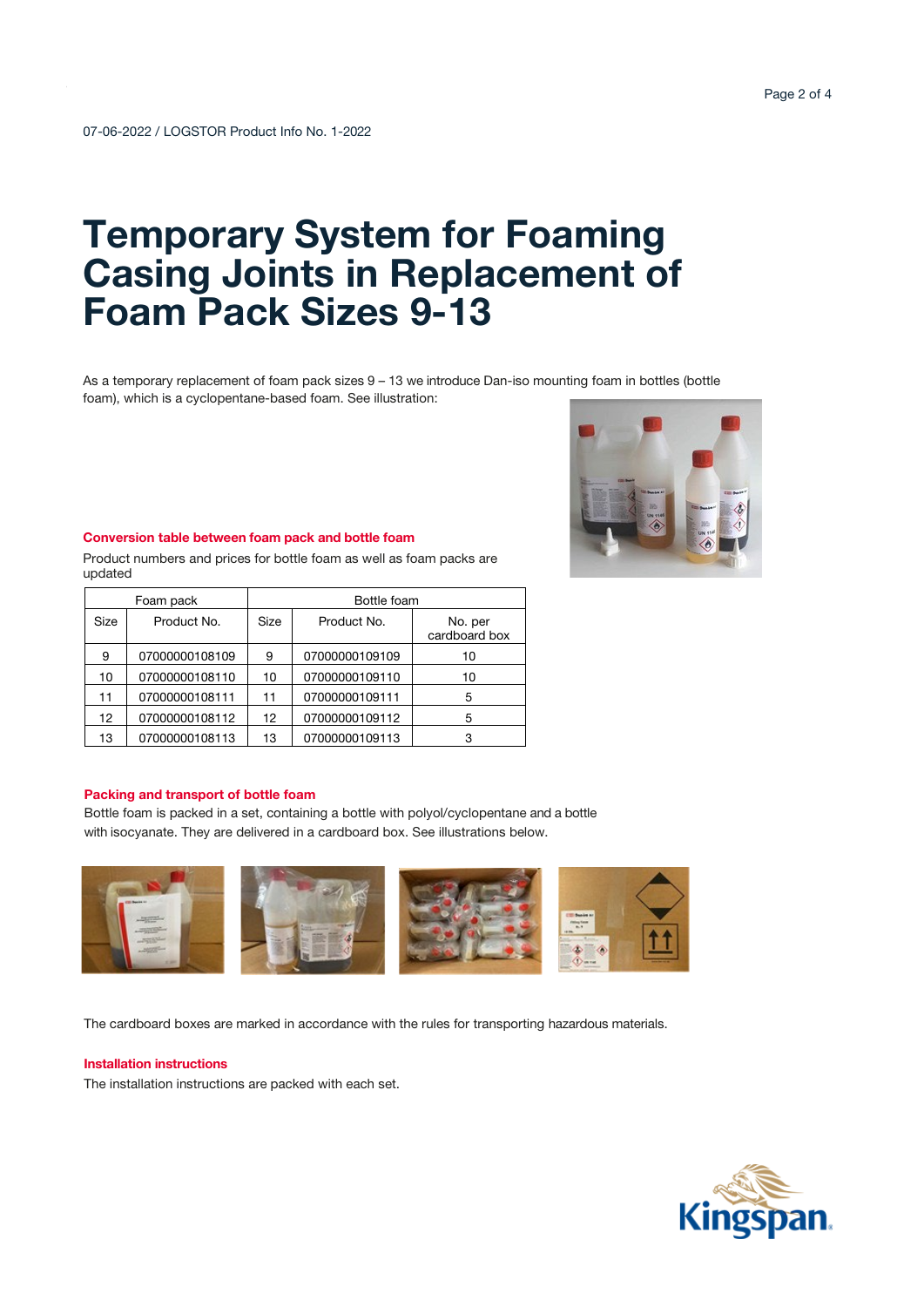#### Safety information and material safety data sheet

Safety information in English, Danish, German, and Swedish is found on the bottle with polyol as well as on the bottle with isocyanate.

Material safety data sheets are available on the Dan-iso websit[e www.dan-iso.dk.](http://www.dan-iso.dk/) Polyol is named "Plixxopol RF 2100PJ" and isocyanate is named "Desmodur 44V20L". A QR code on the bottles gives access to the material safety data sheets.

#### EN489-1 test of bottle foam and general test of the foaming system

We have carried out an internal test of the fluidity of the bottle foam, when foaming different types of casing joints, and it corresponds to that of foam packs.

Bottle foam has been tested by an externally accredited institute, which confirms the compliance with the requirements in EN253:2019 compared to the requirement for PUR foam.

At present casing joints, foamed with bottle foam are being tested according to EN489-1 by an external institute.